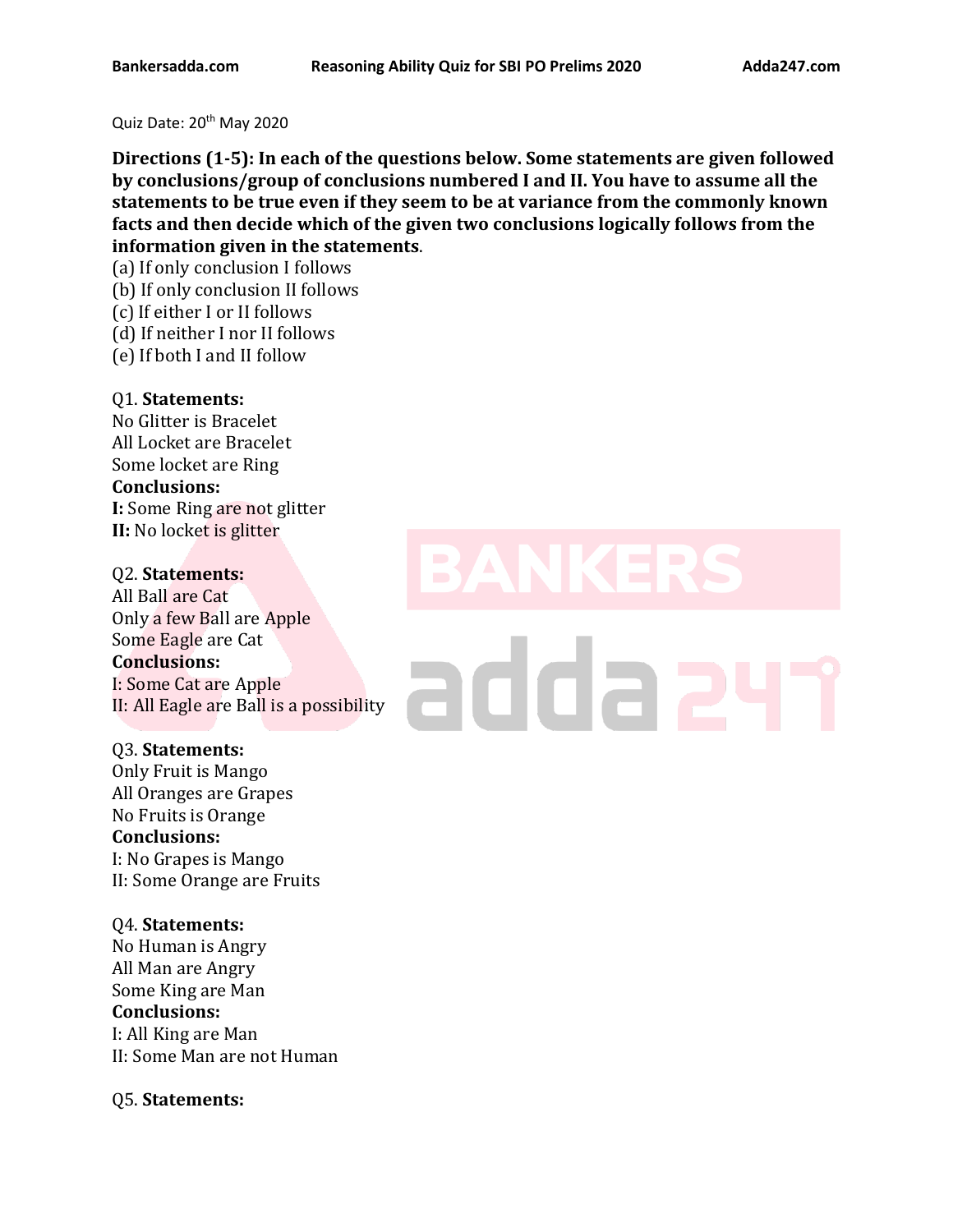All Watch are Casio No Casio is Gshock Some Fossil are Gshock **Conclusions:** I: Some Fossil are not Watch II: All casio are Watch

**Directions (6-10): In each of the questions below are given some statements followed by some Conclusions. You have to take the given statements to be true even, if they seem to be at variance from commonly known facts. Read all the conclusions and then decide which of the given conclusions logically follows from the given statements disregarding commonly known facts.** 

- (a) If only conclusion I follows.
- (b) If only conclusion II follows.
- (c) If either conclusion I or II follows.
- (d) If neither conclusion I nor II follows.
- (e) If both conclusions I and II follow.

## **Q6. Statements:**

Only a few Icon are Image All Image are File Some Folder are Icon **Conclusions:** I: No Folder is File II: Some Folder are File

## **Q7. Statements:**

Some Monday are Off Some Off are Sunday Some Sunday are Fun **Conclusions:** I: Some Fun are not Monday II: All Monday are Fun

## **Q8. Statements:**

All Movie are Film Some movie are Documentary All Documentary are Best **Conclusions:**  I. Some film are best II. Some Documentary are Film .

## **Q9. Statements:**

Only a few paper is Eraser All Eraser is pen All Pen are Pencil

# adda a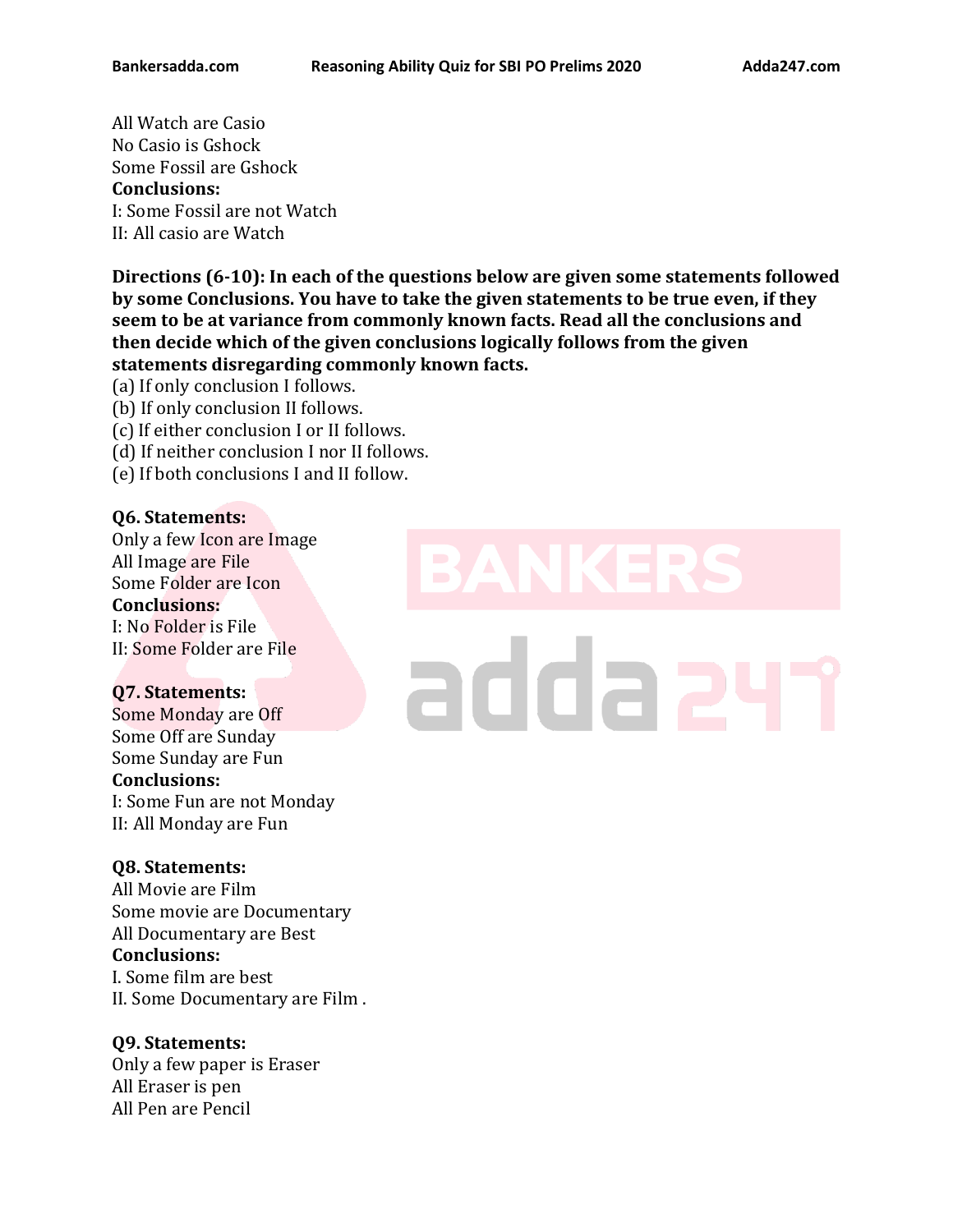## **Conclusions:**

I. All paper are eraser is a possibility II. All paper are pencil is a possibility

## **Q10. Statements:**

All Style are Unique No Music is Boring All Boring are Unique **Conclusions:**  I. Some style are not Music. II. Some Unique are not Music

**Directions (11-15): In each of the questions below are given some statements followed by some Conclusions. You have to take the given statements to be true even, if they seem to be at variance from commonly known facts. Read all the conclusions and then decide which of the given conclusions logically follows from the given statements disregarding commonly known facts**.

(a) If only conclusion I follows.

(b) If only conclusion II follows.

(c) If either conclusion I or II follows.

(d) If neither conclusion I nor II follows.

(e) If both conclusions I and II follow.

## **Q11. Statements:**

All Steel are Iron All Iron are Gold No Iron is Platinum **Conclusion:**

I: Some Gold are not Platinum II: Some Steel are not Platinum

## **Q12. Statements:**

Only Car are Supercar No Car is Bike All bike are Superbike **Conclusion:** I: All Car can never be Superbike II: Some Superbike are not Car

## **Q13. Statements:**

All cat are dog. All dog are eyes. Some dog are ear **Conclusions:**  I. All ear being eyes is a possibility II. No cat is ear

## adda a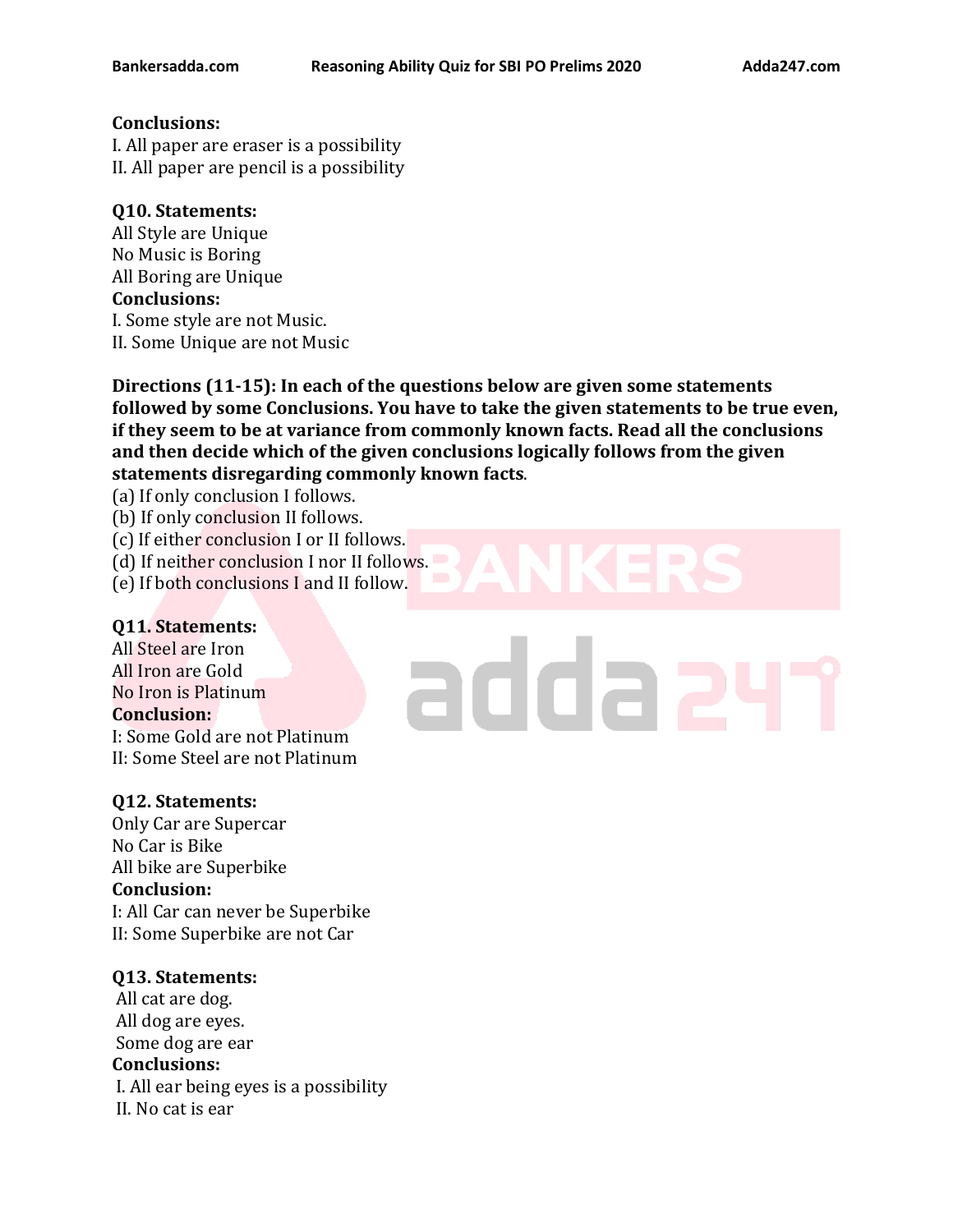### **Q14. Statements:**

Some D is E. No E is a F. All F are G **Conclusions:**  I. Some G are definitely not E II. Some F are D

## **Q15. Statements:**

Some Finance are Minister Some Minister are Leaders Some Leaders are Human **Conclusions:** I: All minister are Leader II: Some Leaders are not Minister



S1.Ans(e) Sol.



S2. Ans(e) Sol.



S3.Ans(a)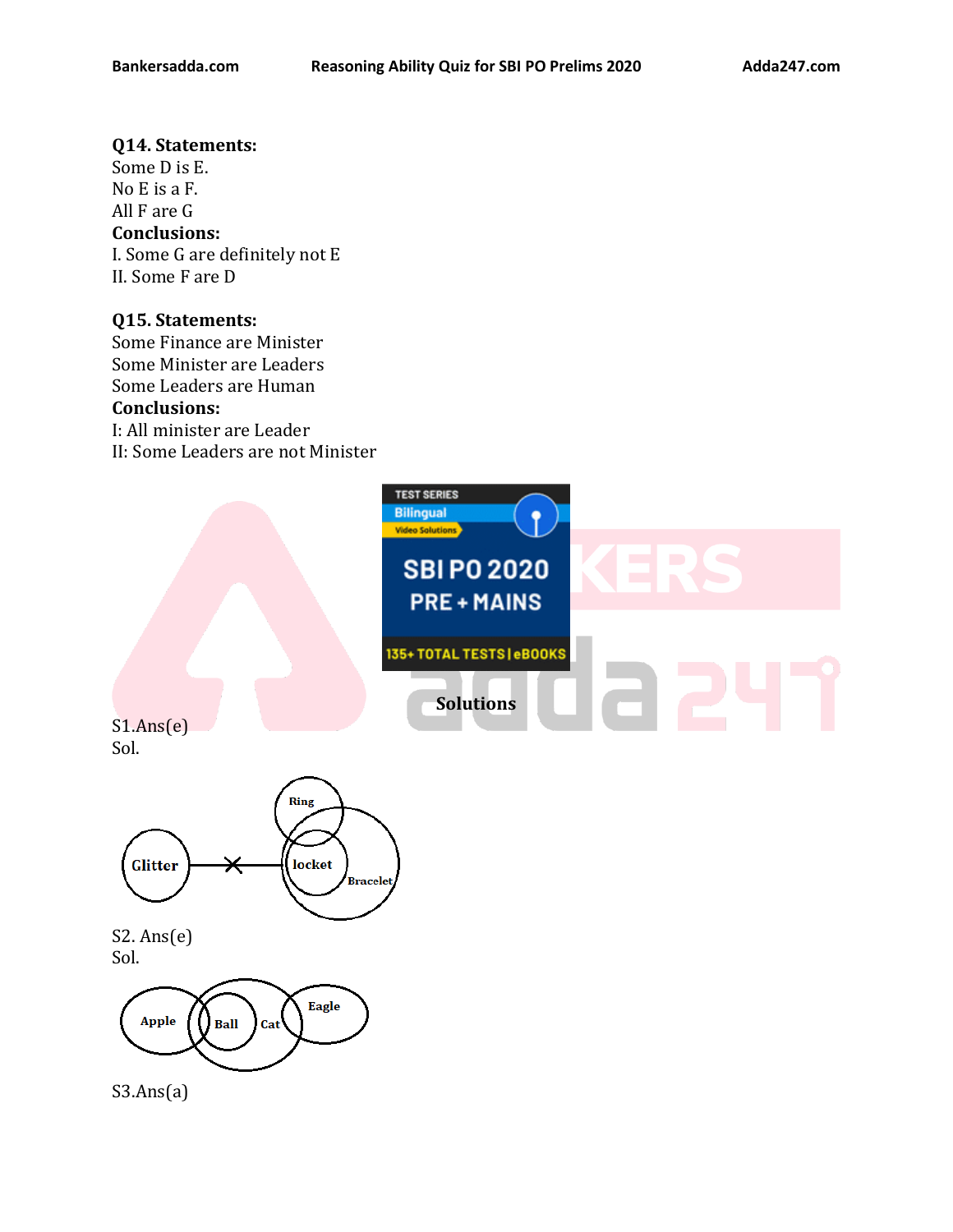Sol.



S4.Ans(b) Sol.



Icon

S5. Ans(a) Sol.



Sol.

S7.Ans(d)

**Folder** 



**Image** 

**File** 

Sol.

S8. Ans.(e)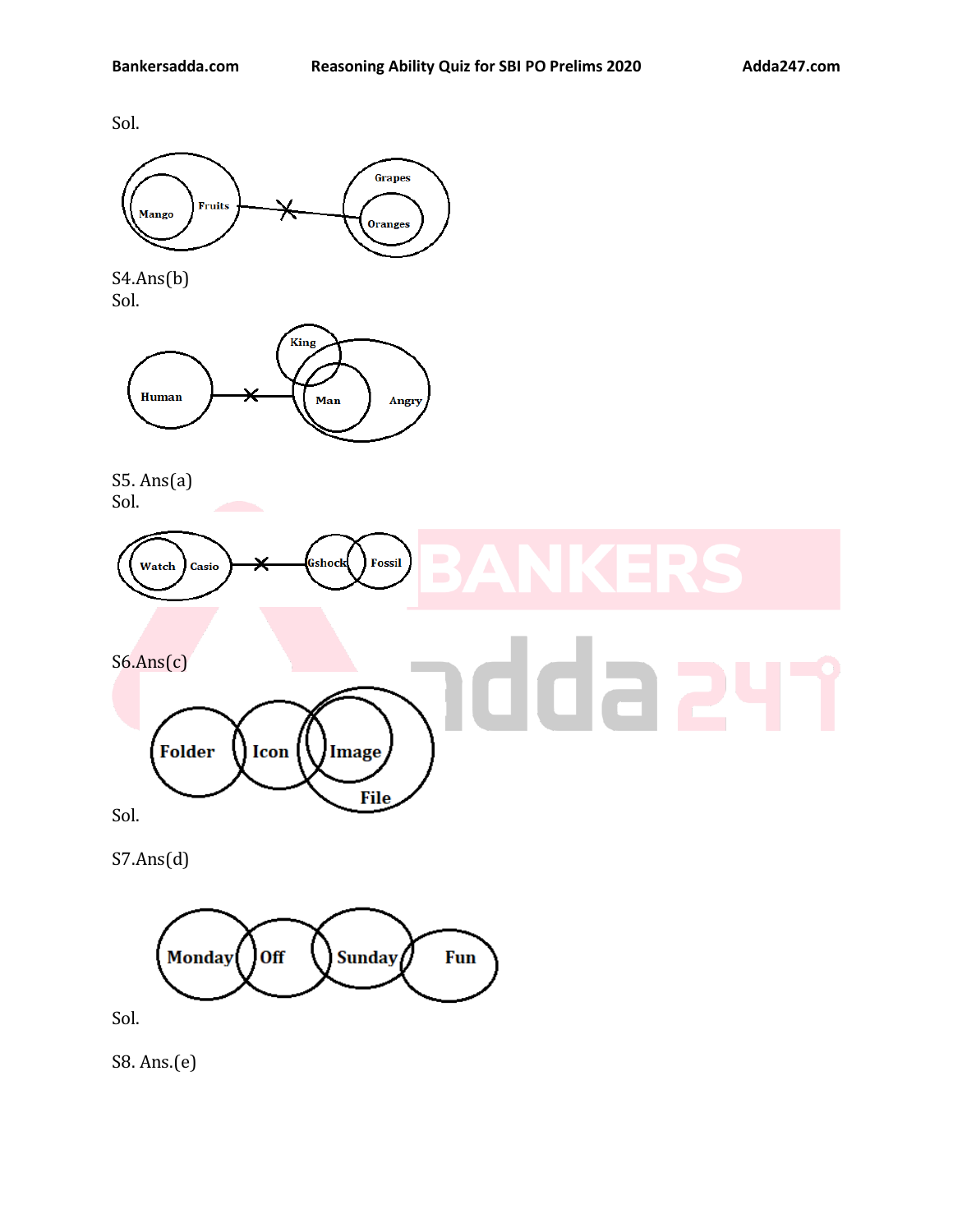

Sol.

S9. Ans.(b)



Sol.

S10. Ans.(b)



S12.Ans(e)